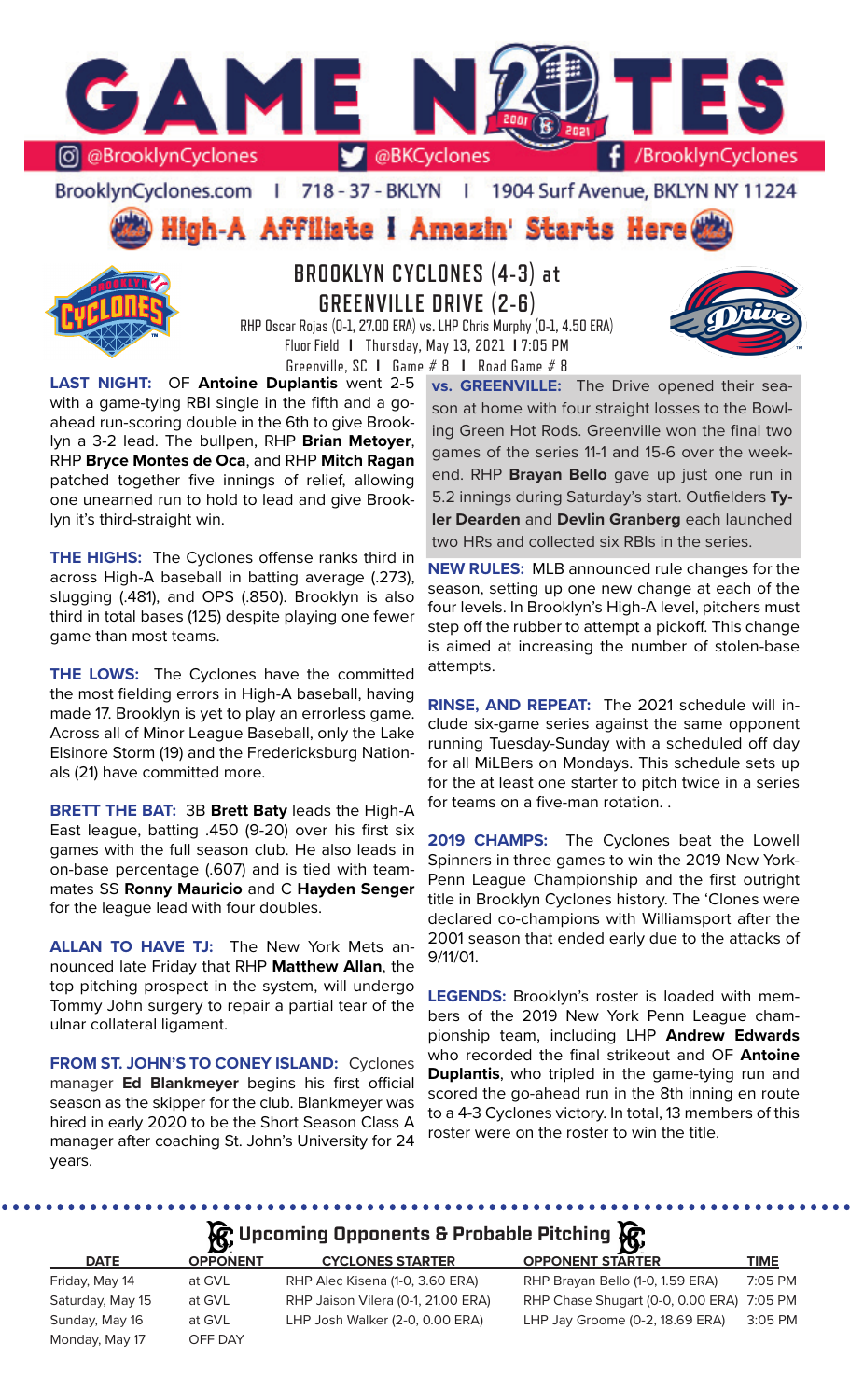

**ONE TO FORGET:** Oscar Rojas suffered the loss in his season debut, allowing seven runs, including two home runs, in an 11-4 loss at Asheville. Rojas lasted just 2 1/3 innings, giving up the two home runs to former Mets prospect Luis Santana. In fact, on Santana's second home run he flung the bat 30 feet into the air as a bat flip celebration...a celebration that would garner nearly one million views on social media.

**FOREIGN EXPERIENCE:** Despite a 2019 season of injury, Rojas pitched 35 1/3 innings for the Algodoneros de Guasave in the Mexican Pacific Winter League in 2020. He was the youngest player on the team by an average of seven years. He pitched in 13 games, starting six, compiling a 2.55 ERA with 22 strikeouts and 20 walks over 35.1 innings.

**TOUGHEST MiLB TEST:** Rojas takes the ball this season at the High-A level, having never pitched higher than Rookie-Advanced Kingsport in Minor League Baseball. In fact, Rojas had only pitched two games with the Rookie-Advanced Kingsport Mets in 2018.

**COMPLEX:** Rojas has spent the majority of his time in the states pitching with the GCL Mets. 42.1 of his 83.1 innings with the Mets came at the complex level.

Team behind 13 6 3 0 0 2 5 2 3 1.362 Ahead in count 2 0 1 0 0 0 0 0 0 1 1.000 Behind in count 7 2 1 0 0 1 2 2 2 2 1229

| $\overline{\phantom{0}}$ |             |            |            |     |                          |                | 2021 GAME-BY-GAME |    |   |                |            |
|--------------------------|-------------|------------|------------|-----|--------------------------|----------------|-------------------|----|---|----------------|------------|
|                          |             |            |            |     | <b>Brooklyn Cyclones</b> |                |                   |    |   |                |            |
|                          | <b>DATE</b> | <b>OPP</b> | <b>DEC</b> | IP  | н                        | R              | ER                | BB | к | <b>HR</b>      | <b>AVG</b> |
| Ξ.                       | 5/6         | @ASH       |            | 2.1 | 5                        | $\overline{7}$ | $\overline{7}$    | 2  | 3 | $\overline{2}$ | .417       |
| ۰                        |             |            |            |     |                          |                |                   |    |   |                |            |
| t                        |             |            |            |     |                          |                |                   |    |   |                |            |

## **ROJAS'S SEASON AND CAREER HIGHS**

| 2021 Season            |                              | Career                       |
|------------------------|------------------------------|------------------------------|
| 3 (5/6 at Asheville)   | <b>Strikeouts</b>            | 9 (7/17/18 at GCL Cardinals) |
| None                   | <b>Double Digit K Games</b>  | None                         |
| 5 (5/6 at Asheville)   | <b>High Hits, Game</b>       | 9 (7/29/18 at GCL Marlins)   |
| 2 (5/6 at Asheville)   | High HR, Game                | 2 (5/6/21 at Asheville)      |
| 7 (5/6 at Asheville)   | <b>High Runs, Game</b>       | 7 (5/6/21 at Asheville)      |
| 2 (5/6 at Asheville)   | <b>High Walks, Game</b>      | 3 (2x, 7/30/18 vs. GCL Nats) |
| 2.1 (5/6 at Asheville) | <b>Innings Pitched, Game</b> | 6.0 (7/17/18 @ GCL Cards)    |
| None                   | <b>Complete Games</b>        | None                         |
| None                   | <b>Shutouts</b>              | None                         |

|             | <b>OSCAR ROJAS'S BROOKLYN SEASON SPLITS</b> |            |     |          |          |           |            |           |           |            |                |   | <b>CATCHER ERA</b>                                    |            |      |            |
|-------------|---------------------------------------------|------------|-----|----------|----------|-----------|------------|-----------|-----------|------------|----------------|---|-------------------------------------------------------|------------|------|------------|
|             | G                                           | <b>ERA</b> | IP  | н        | R        | ER        | <b>HR</b>  | <b>BB</b> | K         | <b>AVG</b> | <b>NAME</b>    | G | ER                                                    | <b>INN</b> |      | <b>ERA</b> |
| Home        |                                             |            |     |          |          |           |            |           |           |            | Mena           |   |                                                       | 8          |      | 7.88       |
| Road        |                                             | 27.00      | 2.1 | 5        |          |           | 2          | 2         | 3         | .417       |                |   |                                                       |            |      |            |
| May         |                                             | 27.00      | 2.1 | 5        |          |           |            | 2         | 3         | .417       | Senger         | 4 | 18                                                    | 35         |      | 4.63       |
| June        |                                             |            |     |          |          |           |            |           |           |            | Uriarte        | 2 |                                                       | 17         |      | 3.71       |
| July        |                                             |            |     |          |          |           |            |           |           |            |                |   |                                                       |            |      |            |
|             |                                             |            |     |          |          |           |            |           |           |            |                |   |                                                       |            |      |            |
| August      |                                             |            |     |          |          |           |            |           |           |            |                |   | <b>CYCLONES STARTING PITCHER BREAKDOWN</b>            |            |      |            |
| September   |                                             |            |     |          |          |           |            |           |           |            |                |   |                                                       |            |      |            |
|             | <b>PA</b>                                   | R          | н   | 2B       | 3B       | <b>HR</b> | <b>RBI</b> | <b>BB</b> | <b>SO</b> | <b>OPS</b> | <b>STARTER</b> |   | <b>GS Quality StartsRun SupportRS/Start BC Record</b> |            |      |            |
| vs. Left    |                                             |            | 2   | $\Omega$ |          | 0         |            |           | 2         | 1.095      | Butto, Jose    | 2 |                                                       | 4          | 2.0  | $1 - 1$    |
|             |                                             |            |     |          |          |           | 5          |           |           |            | Kisena, Alec   |   | $\Omega$                                              | 16         | 16.0 | $1 - 0$    |
| vs. Right   | 8                                           | 6          | 3   | $\Omega$ | $\Omega$ | 2         |            |           |           | 2.125      | Rojas, Oscar   |   | $\Omega$                                              | 4          | 4.0  | $O-1$      |
| <b>RISP</b> | 3                                           | 3          |     | $\Omega$ | $\Omega$ |           | 3          |           | 0         | 2.667      | Vilera, Jaison |   | $\Omega$                                              |            | 7.0  | $O-1$      |
| Team ahead  |                                             |            |     |          |          |           |            |           |           |            | Walker, Josh   |   | 0                                                     | 14         | 7.0  | $2 - 0$    |

|                  | <b>BROOKLYN CYCLONES PITCHING BREAKDOWN</b> |            |         |      |    |    |     |    |           |            |                |       |            |         |      |    |    |    |    |           |            |
|------------------|---------------------------------------------|------------|---------|------|----|----|-----|----|-----------|------------|----------------|-------|------------|---------|------|----|----|----|----|-----------|------------|
|                  | W-L                                         | <b>ERA</b> | -IP     | н    |    | ER | BB. |    | <b>HR</b> | <b>AVG</b> |                | W-L   | <b>ERA</b> | ΙP      | н    | R  | ER | BB | к  | <b>HR</b> | <b>AVG</b> |
| <b>STARTERS</b>  | $3-3$                                       | 7.07       | 28.0 27 |      | 24 | 22 | 15  | 40 | Ь         | 248        | <b>HOME</b>    | റ-റ   | 0.00       |         |      |    |    |    |    |           | .000       |
| <b>RELIEVERS</b> | 1-0                                         | 3.94       | 32.0    | - 25 | 23 | 14 | 15  | 40 |           | .197       | <b>ROAD</b>    | $4-3$ | 4.80       | 60.0    | - 52 | 47 | 32 | 30 | 80 | 8         | .220       |
| <b>TOTAL</b>     | $4-3$                                       | 4.80       | 60.0 52 |      | 47 | 32 | 30  | 80 | 8         | .220       | <b>I TOTAL</b> | $4-3$ | 4.80       | 60.0 52 |      | 47 | 32 | 30 | 80 | 8         | .220       |

-Brooklyn's bullpen threw it's first scoreless game Tuesday night, striking out seven over four innings in relief of starter Josh Walker.

-Wednesday night's win marked the first decision (a win for Brian Metoyer) and save (for Mitch Ragan). The starters had been the pitchers of record over the first six games.

**BULLPEN NOTES**

-LHP Andrew Edwards pitched Friday and Saturday night at Asheville becoming the first pitcher this year used in consecutive games.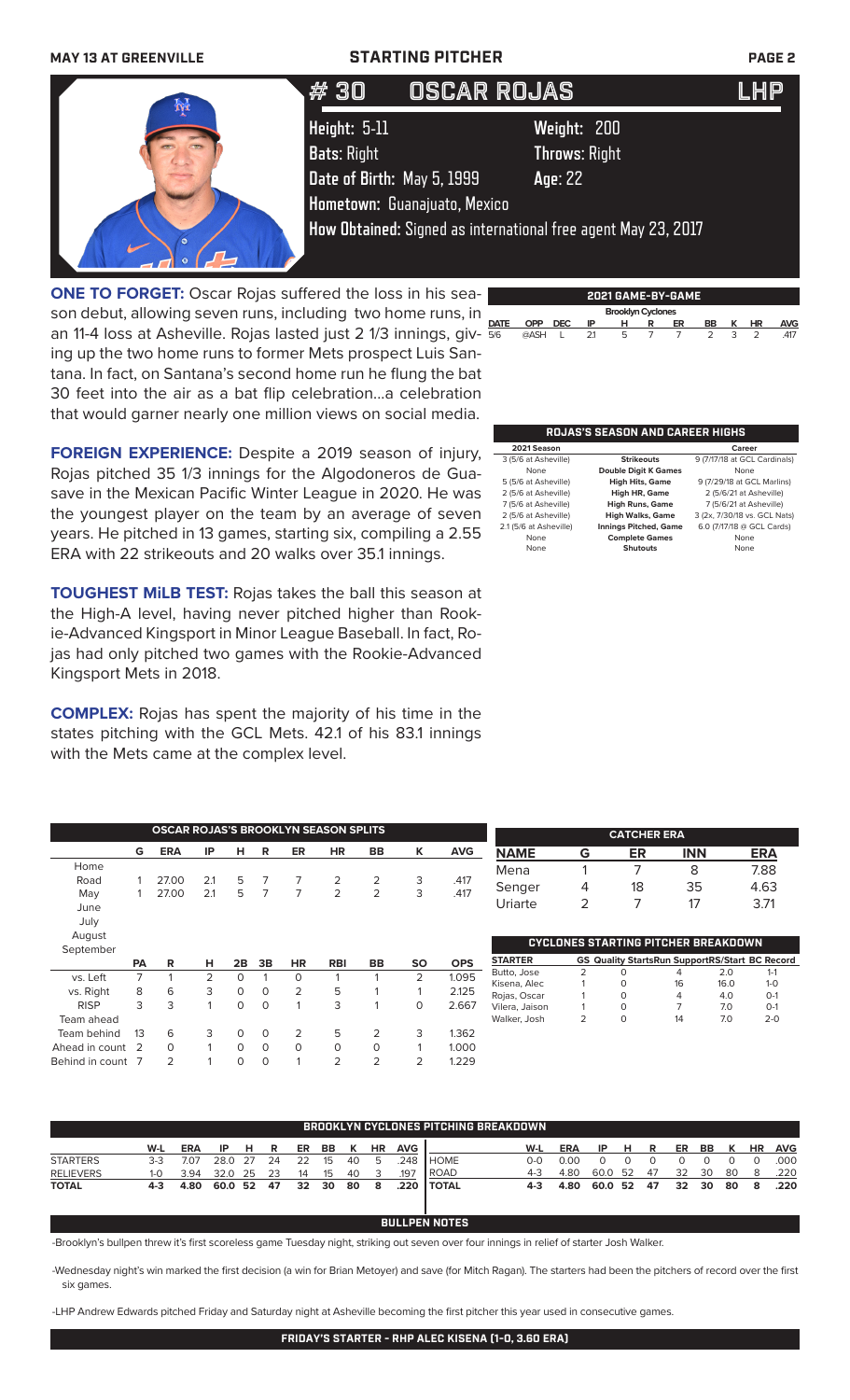| <b>MAY 13 AT GREENVILLE</b>                                         |                                            | <b>BATTING PAGES</b>                                                                                                                                         | <b>PAGE 3</b>                                                                                                                                                                         |
|---------------------------------------------------------------------|--------------------------------------------|--------------------------------------------------------------------------------------------------------------------------------------------------------------|---------------------------------------------------------------------------------------------------------------------------------------------------------------------------------------|
| $#$ 22 BRETT BATY - INF                                             |                                            |                                                                                                                                                              | .450. 0 HR. 8 RBI. .560 WOBA. wRC+ 248                                                                                                                                                |
| Last Game: 1-3. BB. SB<br>$RISP: 6-10$<br><b>Streak: 4 G (7-14)</b> | Home:<br><b>Road: 9-21</b><br>vs. GVL: 3-7 | Last HR:<br><b>Multi-Hit Games: 4 (5/11 at Greenville)</b><br>Multi-RBI Games: 3 (5/11 at Greenville)                                                        | Season High, Hits: 2 (4x, 5/11 at Greenville)<br>Season High, Runs: 1(5/11 at Greenville)<br><b>Season High, RBI: 3 (5/4 at Asheville)</b><br>Season High, SB: 1 (5/12 at Greenville) |
|                                                                     |                                            | • Enters his third year in the Mets organizationRated as the No. 4 prospect in the Mets system and the No. 94 prospect in baseball according to MLB Pipeline |                                                                                                                                                                                       |

• Earned a non-roster invitation to Spring Training in 2021, collecting a double and a single in 10 games and 10 at-bats

• Joined the Alternate Training Site in Brooklyn in 2020

| <b>Bothed the Alternate Training Site in Brooklyn in 2020</b>                                                                                                        |
|----------------------------------------------------------------------------------------------------------------------------------------------------------------------|
| ∙ Spent the majority of his first pro season with Kingsport (R) before a promotion to Brooklyn to finish the 2019 season, winning the league title with the Cyclones |
| • Committed to the University of Texas before signing with the Mets                                                                                                  |

| #B<br>ANTOINE DUPLANTIS - OF            |                   |                                                | .207, 1 HR, 4 RBI, .301 wOBA, wRC+ 89            |
|-----------------------------------------|-------------------|------------------------------------------------|--------------------------------------------------|
| <b>Last Game: 2-5, 2B, 2 RBI, R, SB</b> | Home:             | <b>Last HR:</b> 5/6 at Asheville               | <b>Season High, Hits: 2 (5/12 at Greenville)</b> |
| $RISP: 3-7$                             | <b>Road: 6-29</b> | <b>Multi-Hit Games: 2 (5/12 at Greenville)</b> | <b>Season High, Runs: 2 (5/8 at Asheville)</b>   |
| <b>Streak:</b> 4 G (6-20)               | vs. GVL: 3-10     | <b>Multi-RBI Games: 1(5/12 at Greenville)</b>  | <b>Season High, RBI:</b> 2 (5/12 at Greenville)  |
|                                         |                   |                                                | <b>Season High, SB:</b> 1(5/12 at Greenville)    |

• Enters his third year in the Mets organization...Spent his draft year with Brooklyn and scored the game-winning run against Lowell in the 2019 NYPL Championship Recorded eight outfield assists in 47 games to lead Brooklyn

• Finished his LSU career with 359 hits, most in school history and second-most in SEC history behind Cyclones outfielder Jake Mangum (383 hits)...Never finished a season at LSU hitting lower than .316

• Drafted in the 19th round by Cleveland in 2018 but did not sign...Brother, Armond, holds the world record in the pole vault with a height of 6.18 meters.

| $# 20$ JOE GENORD - INF   |                   |                                              | . .348, 2 HR, 5 RBI, .418 wOBA, wRC+ 161'      |
|---------------------------|-------------------|----------------------------------------------|------------------------------------------------|
| <b>Last Game: DNP</b>     | Home:             | <b>Last HR:</b> 5/11 at Greenville           | <b>Season High, Hits: 3 (5/8 at Asheville)</b> |
| $RISP: 0-7$               | <b>Road: 8-23</b> | <b>Multi-Hit Games: 2 (5/8 at Asheville)</b> | <b>Season High, Runs: 3 (5/8 at Asheville)</b> |
| <b>Streak:</b> 4 G (7-18) | vs. GVL: 1-5      | <b>Multi-RBI Games: 1(5/8 at Asheville)</b>  | <b>Season High, RBI: 3 (5/8 at Asheville)</b>  |
|                           |                   |                                              | Season High, SB:                               |

• Enters his third year in the Mets organization...Named to the NYPL All-Star team and won a league title with Brooklyn in 2019

• Led the Cyclones with nine home runs and 44 RBIs...Earned Player of the Week honors with the Cyclones during the week of July 7.

• Two-time All-AAC honoree who led USF in home runs in each of his three seasons

• Also drafted by the Los Angeles Dodgers in the 19th round of the 2015 draft.

| #35 ADRIAN HERNANDEZ - OF                                   |                                                  |                                                                                                                              | .333, O HR, O RBI, .368 wOBA, wRC+ 130                                                                             |
|-------------------------------------------------------------|--------------------------------------------------|------------------------------------------------------------------------------------------------------------------------------|--------------------------------------------------------------------------------------------------------------------|
| Last Game: 1-3<br>$RISP: 1-5$<br><b>Streak:</b> $2 G (2-6)$ | Home:<br><b>Road: 2-6</b><br><b>vs. GVL: 2-6</b> | Last HR:<br><b>Multi-Hit Games:</b><br><b>Multi-RBI Games:</b>                                                               | <b>Season High, Hits: 1(2x, 5/12 at Greenville)</b><br>Season High, Runs:<br>Season High, RBI:<br>Season High, SB: |
|                                                             |                                                  | • Enters his fifth year in the Mets organizationreceived 5/8 from extended spring training after the injury to OF Scott Ota. |                                                                                                                    |

• Ranked the No. 30 Prospect in the NYM system by *MLB Pipeline...*Limited to four games with the GCL Mets in 2019 due to hamstring injuries.

• Hit .261 with five homers and 34 RBIs in 63 games in the Dominican Summer League in 2018. • Signed for \$1.5 million by the Mets in 2017

**Last Game:** DNP **Home: Last HR: Season High, Hits:** 1 (5/8 at Asheville) **RISP:** 0-3 **Road:** 1-12 **Multi-Hit Games: Season High, Runs: Streak: vs. GVL:** 0-4 **Multi-RBI Games: Season High, RBI: Season High, SB: # 15 JAKE MANGUM - OF .083, 0 HR, 0 RBI, .127 wOBA, wRC+ -19**

• Enters his third year in the Mets organization...Led the Brooklyn Cyclones with 17 stolen bases and 10 HBP in 2019, winning a league title

• SEC and Mississippi State hits king, finishing his career with 383 hits and the 4th-most in NCAA history...Won SEC Freshman of the Year award in 2016 Previously drafted by the Mets (32nd, 2018) and the Yankees (30th, 2017)

• Father, John, played nine seasons as a defensive back with the Chicago Bears

| $# 2$ RONNY MAURICIO - INF |                   |                                                | .310, 3 HR, 8 RBI, .476 wOBA, wRC+ 196                           |
|----------------------------|-------------------|------------------------------------------------|------------------------------------------------------------------|
| Last Game: 1-5, RBI        | Home:             | <b>Last HR:</b> 5/11 at Greenville             | <b>Season High, Hits: 3 (5/7 at Asheville)</b>                   |
| $RISP: 2-7$                | <b>Road: 9-29</b> | <b>Multi-Hit Games: 2 (5/7 at Asheville)</b>   | <b>Season High, Runs:</b> 2 (2x 5/7 at Asheville)                |
| <b>Streak: 6 G (9-29)</b>  | vs. GVL: 2-10     | <b>Multi-RBI Games: 2 (5/11 at Greenville)</b> | <b>Seaon High, RBI: 4 (5/7 at Asheville)</b><br>Season High, SB: |
|                            |                   |                                                |                                                                  |

• Enters his fifth year in the Mets organization...Rated as the No. 2 prospect in the Mets system and the No. 58 prospect in baseball according to *MLB Pipeline* • Non-roster invitee to Spring Training for the third consecutive season...Spent 2020 at the Mets Alternate Site and had one at-bat with the Tigres del Licey in the Dominican Winter League

• Named a South Atlantic League mid-season All-Star with Columbia (A) in 2019

• Won the 2018 GCL Mets Sterling Award, given to the team's most valuable player...Signed with the Mets as a 16-year-old.

| 1# 16   JOSE MENA - C                |                           |                                     | . 250, O HR, 1 RBI, .406 wOBA, wRC+ 153.                                                       |
|--------------------------------------|---------------------------|-------------------------------------|------------------------------------------------------------------------------------------------|
| <b>Last Game: DNP</b><br>$RISP: 0-1$ | Home:<br><b>Road: 1-4</b> | Last HR:<br><b>Multi-Hit Games:</b> | <b>Season High, Hits: 1(5/7 at Asheville)</b><br><b>Season High, Runs: 1(5/7 at Asheville)</b> |
| <b>Streak:</b> 1 G (1-4)             | <b>vs. ASH: 1-4</b>       | <b>Multi-RBI Games:</b>             | <b>Season High, RBI:</b> 1(5/7 at Asheville)<br>Season High, SB:                               |

• Enters his sixth year in the Mets organization

• Won a 2019 NYPL Championship with Brooklyn, posting his best offensive season as a professional, posting career highs in batting average, hits, home runs, RBIs, and runs

• Has caught 81% of would-be base stealers (51 of 81) in his previous four seasons in the system.

| #12 GERSON MOLINA - OF |                   |                         | .000, 0 HR, 0 RBI, .146 w0BA, wRC+ -7 |
|------------------------|-------------------|-------------------------|---------------------------------------|
| Last Game: 0-1         | Home:             | Last HR:                | Season High, Hits:                    |
| $RISP: 0-5$            | <b>Road: 0-12</b> | <b>Multi-Hit Games:</b> | Season High, Runs:                    |
| Streak:                | vs. GVL: 0-1      | <b>Multi-RBI Games:</b> | Season High, RBI:<br>Season High, SB: |

• Enters his fourth season in the Mets organization, having played just one season

• Played 93 games with the Columbia Fireflies (A) in 2019...Struck out 106 times in 326 plate appearances (33% strikeout rate)

• Received a signing bonus of \$175,000

• Played four seasons in the Cuban National Series with Ciego de Avila, hitting .231 over 93 career games and just 26 plate appearances.

| $# 19$ LUKE RITTER - INF                                       |                                                   |                                                                                                                                   | .308, 2 HR, 4 RBI, .425 wOBA, wRC+ 165                                                                                                                                                               |
|----------------------------------------------------------------|---------------------------------------------------|-----------------------------------------------------------------------------------------------------------------------------------|------------------------------------------------------------------------------------------------------------------------------------------------------------------------------------------------------|
| Last Game: 1-4. SB<br>$RISP: 1-8$<br><b>Streak: 3 G (6-13)</b> | Home:<br><b>Road: 8-26</b><br><b>vs. GVL: 4-8</b> | <b>Last HR:</b> 5/8 at Asheville<br><b>Multi-Hit Games: 2 (5/11 at Greenville)</b><br><b>Multi-RBI Games: 1(5/8 at Asheville)</b> | <b>Season High, Hits: 3 (5/11 at Greenville)</b><br><b>Season High, Runs: 2 (5/8 at Asheville)</b><br><b>Season High, RBI:</b> 2 (5/8 at Asheville)<br><b>Season High, SB: 1(5/12 at Greenville)</b> |

• Enters his third year in the Mets organization...Won a New York-Penn League title with Brooklyn in 2019 Led Brooklyn in 2019 in games played (68), runs (39), doubles (15), and walks (33)

• Two-time First Team All-AAC honoree

• Also drafted by the Minnesota Twins in the 37th round of the 2018 MLB Draft • Played linebacker at Rockhurst High School and set the school record with 184 tackles.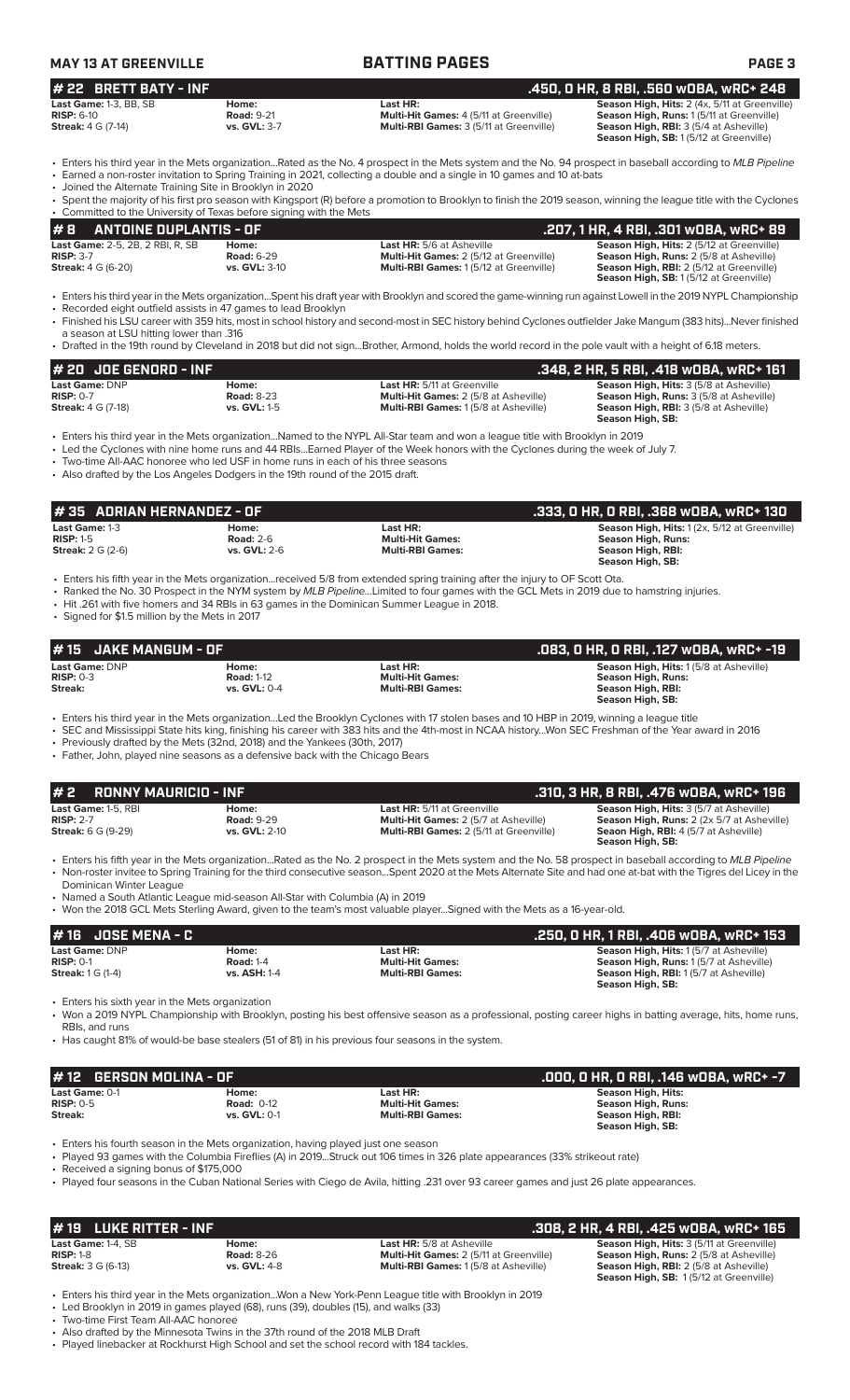| <b>MAY 13 AT GREENVILE</b> |                     | <b>BATTING PAGES</b>                         | <b>PAGE 4</b>                                      |
|----------------------------|---------------------|----------------------------------------------|----------------------------------------------------|
| $#$ 24 HAYDEN SENGER - C   |                     |                                              | . .318, 1 HR, 1 RBI, .441 wOBA, <u>wRC+ 175</u> \  |
| Last Game: 1-4             | Home:               | <b>Last HR:</b> 1(5/4 at Asheville)          | <b>Season High, Hits: 2 (2x, 5/6 as Asheville)</b> |
| $RISP: 2-8$                | <b>Road: 7-22</b>   | <b>Multi-Hit Games: 2 (5/6 at Asheville)</b> | <b>Season High, Runs: 3 (5/8 at Asheville)</b>     |
| <b>Streak:</b> 5 G (7-22)  | <b>vs. GVL: 2-9</b> | <b>Multi-RBI Games:</b>                      | <b>Season High, RBI:</b> 1(5/4 at Asheville)       |

**Season High, SB:** 

• Enters his fourth year in the Mets system...Non-roster invitee to 2021 Spring Training

• Spent 2019 with Columbia, catching 33 of 87 (38%) of runners attempting to steal a base in his first full pro season and getting hit by pitch 19 times in 90 games. • Made pro debut with Kingsport (R) in 2018, playing 10 games before finishing the season with 22 games for the Brooklyn Cyclones

• First-Team All-MAC at Miami in 2018

• All-time hits leader at Lakota East High School, also playing football as a middle linebacker.

| $# 4$ BLAKE TIBERI - INF/OF      |                   |                                             | .182, 0 HR, 1 RBI, .225 w0BA, wRC+ 42          |
|----------------------------------|-------------------|---------------------------------------------|------------------------------------------------|
| <b>Last Game: 1-3, 2B, BB, R</b> | Home:             | Last HR:                                    | <b>Season High, Hits: 2 (5/8 at Asheville)</b> |
| $RISP: 1-9$                      | <b>Road: 4-22</b> | <b>Multi-Hit Games: 1(5/8 at Asheville)</b> | Season High, Runs: 1(2x, 5/12 at Greenville)   |
| <b>Streak: 3 G (4-14)</b>        | vs. $GVL: 1-3$    | <b>Multi-RBI Games:</b>                     | <b>Season High, RBI:</b> 1(5/8 at Asheville)   |
|                                  |                   |                                             | Season High, SB:                               |

• Enters his sixth year in the Mets organization...Returns to Brooklyn for the first time since his pro debut year in 2016 • Spent parts of two seasons with Columbia and St. Lucie...Underwent Tommy John surgery on his elbow on May 3, 2017, missing the remainder of the season after just five games

• Has played second base, third base, left field and right field across more than 295 games

• 2016 Third Team All-ACC in final year in college.

| # 17 JUAN URIARTE - C                |                  |                         | . .125, O HR, O RBI, .205 wOBA, wRC+ 29 '       |
|--------------------------------------|------------------|-------------------------|-------------------------------------------------|
| <b>Last Game:</b> $1-4$ . $3B$ . $R$ | Home:            | Last HR:                | Season High, Hits: 1(5/12 at Greenville)        |
| $RISP: 0-3$                          | <b>Road: 1-8</b> | <b>Multi-Hit Games:</b> | <b>Season High, Runs: 1(5/12 at Greenville)</b> |
| <b>Streak:</b> 1 G (1-4)             | vs. GVL: 1-4     | <b>Multi-RBI Games:</b> | Season High, RBI:                               |
|                                      |                  |                         | Season High, SB:                                |

• Enters his eighth year in the Mets organization...Spent 2019 with Columbia (A) and the GCL Mets (R)

• Injured in his first at-bat with Brooklyn in 2018 on Opening Day at Staten Island, missing the entire season

• Finished 10th in batting average in the Appalachian League with Kingsport in 2017, hitting .305

• Caught 16 of 44 (36%) would-be base stealers in 2019.

| #10 ANTHONY WALTERS - INF                |                               |                                                                | .000, 0 HR, 0 RBI, .000 w0BA, wRC+ --                                                           |
|------------------------------------------|-------------------------------|----------------------------------------------------------------|-------------------------------------------------------------------------------------------------|
| Last Game: DNP<br>$RISP: 0-0$<br>Streak: | Home:<br>Road:<br>vs. GVL:    | Last HR:<br><b>Multi-Hit Games:</b><br><b>Multi-RBI Games:</b> | <b>Season High, Hits:</b><br><b>Season High, Runs:</b><br>Season High, RBI:<br>Season High, SB: |
| _ _ _ _                                  | $\mathbf{r}$ and $\mathbf{r}$ | .                                                              |                                                                                                 |

• Enters his second year and first season in the Mets organization...Selected as one of six by the Mets in the 2020 MLB Draft • Drafted with teammate Casey Schmitt (SFG) in the top 100 picks of the MLB Draft, setting a mark for the first time two Aztecs have been drafted top 100 since Taber Lee and current Cyclones pitching coach Royce Ring in 2002

• Hit .271 in just 16 games for the Aztecs in 2020...Transferred to SDSU from Mt. San Antonio College after the 2018 season

• Attended Cal and played one season with the Golden Bears in 2017

| $#$ 21 MATT WINAKER - OF          |                            |                                                            | .350. 0 HR. 2 RBI. .464 wOBA. wRC+ 189                                                                     |
|-----------------------------------|----------------------------|------------------------------------------------------------|------------------------------------------------------------------------------------------------------------|
| Last Game: 2-4. BB<br>$RISP: 2-6$ | Home:<br><b>Road: 7-20</b> | Last HR:<br><b>Multi-Hit Games: 2 (5/12 at Greenville)</b> | <b>Season High, Hits: 2 (2x, 5/12 at Greenville)</b><br><b>Season High, Runs:</b> 3 (2x, 5/8 at Asheville) |
| <b>Streak: 3 G (5-12)</b>         | vs. $GVL: 2-4$             | <b>Multi-RBI Games:</b>                                    | <b>Season High, RBI:</b> 1(2x, 5/8 at Asheville)                                                           |
|                                   |                            |                                                            | Season High, SB:                                                                                           |

• Enters his fifth year in the Mets organization...Spent 2019 with Advanced-A St. Lucie

• Returns to Brooklyn for the first time since his draft season in 2017

• All-Pac 12 selection as a sophomore and junior at Stanford ahead of the draft...Played first base and in the outfield with the Cardinal

• Went 50-for-50 on field goals and extra points as a member of the San Ramon Valley High School football team in 2014

|                                                                | <b>Home Run Chart</b>          |                 |             |                     |                 |      |        |                 |           |              |                 |
|----------------------------------------------------------------|--------------------------------|-----------------|-------------|---------------------|-----------------|------|--------|-----------------|-----------|--------------|-----------------|
| Date                                                           | Player                         | <b>Opponent</b> | Exit Velo   | <b>Launch Angle</b> | Distance        | Date | Player | <b>Opponent</b> | Exit Velo | Launch Angle | <b>Distance</b> |
|                                                                | Havden Senger                  | at Asheville    | $104.7$ mph | 21.3                | 389 ft.         |      |        |                 |           |              |                 |
| $\begin{array}{r} 5/4 \\ 5/5 \\ 5/6 \\ 5/7 \\ 5/8 \end{array}$ | Luke Ritter                    | at Asheville    | $107.9$ mph | 8                   | 326 ft.         |      |        |                 |           |              |                 |
|                                                                | Antoine Duplantis at Asheville |                 | $93.7$ mph  | 30.83               | 347 ft.         |      |        |                 |           |              |                 |
|                                                                | Ronny Mauricio                 | at Asheville    | DID         | NOT                 | <b>REGISTER</b> |      |        |                 |           |              |                 |
|                                                                | Luke Ritter                    | at Asheville    | $98.3$ mph  | 27.6                | 383 ft.         |      |        |                 |           |              |                 |
|                                                                | Ronny Mauricio                 | at Asheville    | 99.2 mph    | 29.6                | 411 ft.         |      |        |                 |           |              |                 |
|                                                                | Cody Bohanek                   | at Asheville    | $102.5$ mph | 24.9                | 405 ft.         |      |        |                 |           |              |                 |
|                                                                | Joe Genord                     | at Asheville    | $101.6$ mph | 38.2                | 384 ft.         |      |        |                 |           |              |                 |
| 5/11                                                           | Joe Genord                     | at Greenville   | $106.1$ mph | 19.9                | 412 ft.         |      |        |                 |           |              |                 |
|                                                                | Ronny Mauricio                 | at Greenville   | $103.9$ mph | 26.3                | 398 ft.         |      |        |                 |           |              |                 |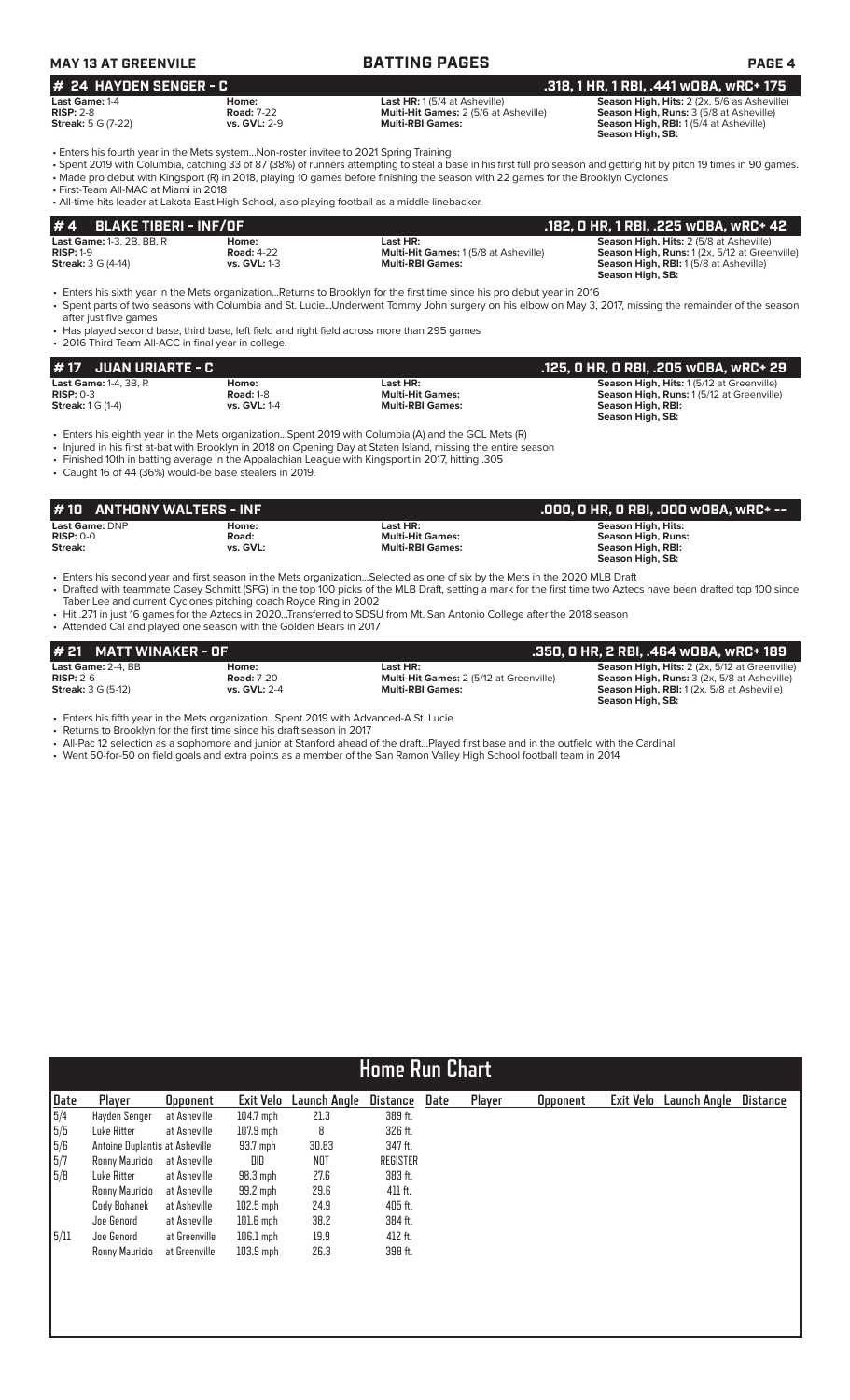| <b>MAY 13 AT GREENVILLE</b>                          |                                                                                                                                                                                                                                                  | <b>BULLPEN PAGE</b>                    |                                     |                    |                             |            |                                  |                                  |                              |                              |                               | <b>PAGE 5</b>                |                                 |
|------------------------------------------------------|--------------------------------------------------------------------------------------------------------------------------------------------------------------------------------------------------------------------------------------------------|----------------------------------------|-------------------------------------|--------------------|-----------------------------|------------|----------------------------------|----------------------------------|------------------------------|------------------------------|-------------------------------|------------------------------|---------------------------------|
| #18                                                  | <b>ANDREW EDWARDS - LHP</b>                                                                                                                                                                                                                      |                                        | 13.50 K/9, 2.70 ERA, 0 SV           |                    |                             |            | <b>LAST FIVE APPEARANCES</b>     |                                  |                              |                              |                               |                              |                                 |
| Last App: 5/8 at ASH<br>Leadoff: 0-2                 | <b>Last Loss:</b><br><b>Inherited Runners/Stranded: 2/2</b>                                                                                                                                                                                      | SV/OP (Last):                          | Holds:                              |                    |                             |            | <b>ANDREW EDWARDS</b>            |                                  |                              |                              |                               |                              |                                 |
|                                                      | · Enters his third year in the Mets organizationStruck out the final batter in Game 3 of the 2019<br>NYPL Championship Series to win Brooklyn's first outright minor league baseball title in team his-                                          |                                        |                                     | DATE<br>5/5<br>5/7 | OPP<br>@ASH<br>@ASH         | <b>DEC</b> | IP<br>1.0<br>1.1                 | н<br>2<br>$\circ$                | R<br>$\mathbf{1}$<br>0       | ER<br>$\mathbf{1}$<br>0      | BB<br>$\mathbf{1}$<br>$\circ$ | К<br>2<br>2                  | <b>HR</b><br>$\circ$<br>$\circ$ |
| tory                                                 | • Spent the entire 2019 season with the Cyclones, collecting three saves                                                                                                                                                                         |                                        |                                     | 5/8                | @ASH                        |            | 1.0                              | $\Omega$                         | $\circ$                      | $\circ$                      | $\mathbf{1}$                  | $\mathbf{1}$                 | $\circ$                         |
|                                                      | • Went to New Mexico State for two seasons after pitching a pair of campaigns for Central Arizona.                                                                                                                                               |                                        |                                     |                    |                             |            |                                  |                                  |                              |                              |                               |                              |                                 |
| # 27                                                 | DAN GOGGIN - RHP                                                                                                                                                                                                                                 |                                        | 18.00 K/9, 0.00 ERA, 0 SV           | DATE               | OPP                         | DEC.       | <b>DAN GOGGIN</b><br>IP          | H                                | R                            | ER                           | BB                            | Κ                            | <b>HR</b>                       |
| Last App: 5/11 at GVL<br>Leadoff: 0-2                | <b>Last Loss:</b><br><b>Inherited Runners/Stranded:</b>                                                                                                                                                                                          | SV/OP (Last):                          | Holds:                              | $5/5*$<br>5/11     | JUP*<br>@GVL                |            | 2.0<br>2.0                       | $\circ$<br>$\Omega$              | $\circ$<br>$\Omega$          | 0<br>$\circ$                 | 0<br>$\circ$                  | 2<br>4                       | 0<br>$\circ$                    |
|                                                      | • Received from St. Lucie roster on 5/8Had made one relief appearance.<br>• Enters his third year in the Mets organizationWon 2019 New York-Penn League with Brooklyn.<br>• Spent the entire 2019 season with the Cyclones, collecting two saves |                                        |                                     |                    | *Pitched with St. Lucie (A) |            |                                  |                                  |                              |                              |                               |                              |                                 |
|                                                      | • Drafted in the 17th round of 2019 draft out of James Madison University                                                                                                                                                                        |                                        |                                     | DATE               | OPP                         | <b>DEC</b> | <b>JOSH HEJKA</b><br>IP          | H                                | R                            | ER                           | BB                            | К                            | <b>HR</b>                       |
|                                                      |                                                                                                                                                                                                                                                  |                                        |                                     | 5/5<br>5/8         | @ASH<br>@ASH                |            | 2.1<br>1.1                       | 1<br>5                           | 1<br>$\overline{7}$          | 1<br>3                       | 1<br>2                        | 3<br>$\circ$                 | $\circ$<br>$\circ$              |
| #13<br>Last App: 5/5 at ASH                          | <b>JOSH HEJKA - RHP</b><br><b>Last Loss:</b>                                                                                                                                                                                                     | SV/OP (Last):                          | 7.36 K/9, 9.82 ERA, 0 SV<br>Holds:  |                    |                             |            |                                  |                                  |                              |                              |                               |                              |                                 |
| Leadoff: 1-1                                         | <b>Inherited Runners/Stranded: 2/0</b><br>. Enters his third year in the Mets organizationWon a 2019 NYPL title with Brooklyn, splitting time                                                                                                    |                                        |                                     |                    |                             |            | <b>NICK MACDONALD</b>            |                                  |                              |                              |                               |                              |                                 |
| with the Cyclones and Kingsport Mets                 | • Signed as a minor league free agent in mid-summer after pitching in six games with the Westside                                                                                                                                                |                                        |                                     | DATE<br>5/6        | OPP<br>@ASH                 | <b>DEC</b> | IP<br>2.0                        | н<br>5                           | R<br>3                       | ER<br>2                      | BB<br>0                       | К<br>2                       | <b>HR</b><br>$\circ$            |
|                                                      | Wolly Mammoths in the United Shore Baseball League<br>. Pitched all four years at Johns Hopkins, switching to submarine later in his career.                                                                                                     |                                        |                                     | 5/11               | @GVL                        |            | 2.0                              | $\circ$                          | $\circ$                      | $\circ$                      | 0                             | 3                            | $\circ$                         |
| #11                                                  | NICK MACDONALD - RHP<br><b>Last Loss:</b>                                                                                                                                                                                                        |                                        | 13.5 K/9, 4.50 ERA, 0 SV            |                    |                             |            | <b>BRIAN METOYER</b>             |                                  |                              |                              |                               |                              |                                 |
| Last App: 5/11 at GVL<br>Leadoff: 0-4                | <b>Inherited Runners/Stranded: 1/0</b>                                                                                                                                                                                                           | SV/OP (Last):                          | Holds:                              | DATE               | OPP                         | <b>DEC</b> | IP<br>2.2                        | Н                                | R                            | ER<br>$\circ$                | BB                            | К<br>3                       | HR                              |
|                                                      | • Enters his third year in the Mets organization<br>• Pitched across three levels in the system in 2019, including being a member of the 2019 New<br>York-Penn League championship team in Brooklyn                                              |                                        |                                     | 5/6<br>5/12        | @ASH<br>@GVL                | W          | 2.0                              | 1<br>$\mathbf{1}$                | 1<br>1                       | 0                            | 1<br>$\circ$                  | $\mathbf{1}$                 | 0<br>$\circ$                    |
|                                                      | • Drafted after his junior season at Florida International                                                                                                                                                                                       |                                        |                                     |                    |                             |            |                                  |                                  |                              |                              |                               |                              |                                 |
| #5                                                   | <b>BRIAN METOYER - RHP</b>                                                                                                                                                                                                                       |                                        | 7.71 K/9, 0.00 ERA, 0 SV            |                    | DATE OPP                    | <b>DEC</b> | <b>BRYCE MONTES DE OCA</b><br>IP | Н                                | R                            | ER                           | BB                            | Κ                            | HR                              |
| Last App: 5/12 at GVL Last Loss:<br>Leadoff: 2-2, BB | <b>Inherited Runners/Stranded: 2/1</b>                                                                                                                                                                                                           | SV/OP (Last):                          | Holds:                              | 5/5                | @ASH                        |            | 1.0                              | 0                                | $\circ$                      | 0                            | $\mathbf{1}$                  | $\circ$                      | $\circ$                         |
| <b>GCL Mets and Kingsport Mets</b>                   | . Enters his fourth year in the Mets orgWon a New York Penn League title with Brooklyn in 2019<br>· Struck out 40 batters over 28.2 innings with BrooklynSpent his first professional season with                                                |                                        |                                     | 5/8<br>5/12        | @ASH<br>@GVL                | H          | 1.0<br>1.0                       | 0<br>$\circ$                     | 0<br>$\circ$                 | 0<br>$\circ$                 | $\circ$<br>2                  | $\mathbf{1}$<br>$\mathbf{1}$ | $\circ$<br>$\circ$              |
|                                                      | • Joins Ronnie Robbins (30th, 1981 - Toronto) as the only two LSU-Alexandria Generals to be                                                                                                                                                      |                                        |                                     | DATE               | OPP                         | DEC        | IP                               | <b>ERIC ORZE</b><br>H            | R                            | ER                           | BB                            | К                            | HR                              |
| drafted by a MLB team in school history              | • Native of Natchitoches (NACK-ah-tish), the oldest city in Louisiana (est. 1714).                                                                                                                                                               |                                        |                                     | 5/4<br>5/7         | @ASH<br>@ASH                |            | 2.0<br>1.0                       | $\overline{2}$<br>$\overline{1}$ | $\mathbf{1}$<br>$\mathbf{1}$ | $\mathbf{1}$<br>$\mathbf{1}$ | 0<br>2                        | 3<br>$\mathbf{1}$            | $\mathbf{1}$<br>$\circ$         |
| #43                                                  | <b>BRYCE MONTES DE OCA - RHP</b>                                                                                                                                                                                                                 |                                        | 6.0 K/9, 0.00 ERA, 0 SV             |                    |                             |            |                                  |                                  |                              |                              |                               |                              |                                 |
| Last App: 5/12 at GVL<br>Leadoff: 0-2                | <b>Last Loss:</b><br><b>Inherited Runners/Stranded:</b>                                                                                                                                                                                          | SV/OP (Last):                          | Holds: 1                            |                    |                             |            | <b>MICHEL OTANEZ</b>             |                                  |                              |                              |                               |                              |                                 |
|                                                      | · Enters his fourth year in the Mets org Has not pitched as a professional due to injuries                                                                                                                                                       |                                        |                                     |                    | DATE OPP                    | <b>DEC</b> | IP                               | н                                | R                            | ER                           | BB                            | K                            | HR                              |
| nerve transposition                                  | • Underwent Tommy John surgery as a high school junior and missed 2016 after having ulnar                                                                                                                                                        |                                        |                                     | 5/6<br>5/8         | @ASH<br>@ASH                |            | 1.0<br>0.2                       | 0<br>2                           | 0<br>3                       | 0<br>3                       | 0<br>1                        | 3<br>0                       | 0<br>$\overline{1}$             |
|                                                      | • Previously drafted by Washington in the 15th round of the 2017 MLB Draft and by the Chicago<br>White Sox in the 14th round of the 2015 MLB Draft.                                                                                              |                                        |                                     |                    |                             |            |                                  |                                  |                              |                              |                               |                              |                                 |
|                                                      |                                                                                                                                                                                                                                                  |                                        |                                     |                    |                             |            | <b>MITCH RAGAN</b>               |                                  |                              |                              |                               |                              |                                 |
| #7<br>Last App: 5/7 at ASH                           | <b>ERIC ORZE - RHP</b><br><b>Last Loss:</b>                                                                                                                                                                                                      | SV/OP (Last):                          | 12.00 K/9, 6.00 ERA, 0 SV<br>Holds: | 5/4                | DATE OPP<br>@ASH            | <b>DEC</b> | IP<br>2.0                        | Н<br>3                           | R<br>1                       | ER<br>1                      | BB<br>1                       | Κ<br>4                       | HR<br>$\mathbf{1}$              |
| Leadoff: 1-3                                         | <b>Inherited Runners/Stranded: 2/0</b>                                                                                                                                                                                                           |                                        |                                     | 5/7<br>5/12        | @ASH                        | SV         | 2.2<br>2.0                       | $\mathbf{1}$<br>$\mathbf{1}$     | 3<br>0                       | 0<br>0                       | 2<br>$\circ$                  | 3<br>3                       | 0<br>$\circ$                    |
|                                                      | • Enters his second year and first full season in the Mets organization<br>. One of six draft picks by the Mets in the 2020 MLB Draftfinal selection for the club                                                                                |                                        |                                     |                    | @GVL                        |            |                                  |                                  |                              |                              |                               |                              |                                 |
|                                                      | • Two-time cancer survivor, beating testicular cancer and stage-zero melanoma<br>• Struck out 29 batters over 19.2 innings with Univ. New Orleans in '20 as Saturday starter.                                                                    |                                        |                                     |                    | DATE OPP                    | DEC        | <b>ALLAN WINANS</b>              |                                  |                              |                              | IP H R ER BB                  | K                            | HR                              |
| #26                                                  | <b>MICHEL OTANEZ - RHP</b>                                                                                                                                                                                                                       |                                        | 16.20 K/9, 16.20 ERA, 0 SV          |                    |                             |            |                                  |                                  |                              |                              |                               |                              |                                 |
| Last App: 5/6 at ASH<br>Leadoff: 0-1                 | <b>Last Loss:</b><br>Inherited Runners/Stranded: 3/0                                                                                                                                                                                             | SV/OP (Last):                          | Holds:                              |                    |                             |            |                                  |                                  |                              |                              |                               |                              |                                 |
|                                                      | • Enters his sixth year in the Mets orgNo. 26 prospect in the system according to MLB Pipeline<br>• Returns to Brooklyn for the second assignment in a row                                                                                       |                                        |                                     |                    |                             |            |                                  |                                  |                              |                              |                               |                              |                                 |
|                                                      | . Pitched with the Cyclones and won an NYPL title in 2019 and also spent time with Kingsport .<br>Missed 2017 due to injuryStruck out 21 batters in 21.1 innings with the DSL Mets1 in 2016.                                                     |                                        |                                     |                    |                             |            |                                  |                                  |                              |                              |                               |                              |                                 |
| #48<br>Last App: 5/12 at GVL                         | <b>MITCH RAGAN - RHP</b><br><b>Last Loss:</b>                                                                                                                                                                                                    | <b>SV/OP (Last):</b> 1/1 (5/12 at GVL) | 13.50 K/9, 1.35 ERA, 1 SV<br>Holds: |                    |                             |            |                                  |                                  |                              |                              |                               |                              |                                 |
| Leadoff: 2-4, HBP                                    | <b>Inherited Runners/Stranded:</b>                                                                                                                                                                                                               |                                        |                                     |                    |                             |            |                                  |                                  |                              |                              |                               |                              |                                 |
|                                                      | Enters his third year in the Mets organizationWon a title with Brooklyn in 2019, earning the win •                                                                                                                                               |                                        |                                     |                    |                             |            |                                  |                                  |                              |                              |                               |                              |                                 |

in the championship-clinching game against Lowell • Named a New York-Penn League All-Star with the Cyclones

• Named the 2019 Big East Pitcher of the Year with Creighton, sweeping the tournament en route to a title

• Pitched at Creighton for two seasons...spent 2017 with Iowa West and 2016 with Wayne State.

| # 29                                                                                    | <b>ALLAN WINANS - RHP</b>                               | 0.00 K/9, 0.00 ERA, 0 SV |        |  |  |  |  |
|-----------------------------------------------------------------------------------------|---------------------------------------------------------|--------------------------|--------|--|--|--|--|
| Last App:<br>Leadoff:                                                                   | <b>Last Loss:</b><br><b>Inherited Runners/Stranded:</b> | SV/OP (Last):            | Holds: |  |  |  |  |
| • Enters his fourth year in the Mets organizationCalled up on 5/11 from extended spring |                                                         |                          |        |  |  |  |  |

• Made 30 appearances, saving 11 of 13 games for the Columbia Fireflies (A) in 2019

• Mets 17th round draft selection in 2018 from Campbell University in Buies Creek, NC.

|                |                | <b>Number of Pitches Thrown</b> |    |                |  |      |      |  |  |  |
|----------------|----------------|---------------------------------|----|----------------|--|------|------|--|--|--|
| <b>Pitcher</b> | Days Rest 5/11 |                                 |    | 5/12 5/13 5/14 |  | 5/15 | 5/16 |  |  |  |
| Edwards        | 4              |                                 |    |                |  |      |      |  |  |  |
| Goggin         |                | 36                              |    |                |  |      |      |  |  |  |
| Hejka          | $\overline{4}$ |                                 |    |                |  |      |      |  |  |  |
| MacDonald      | 1              | 31                              |    |                |  |      |      |  |  |  |
| Metoyer        | O              | --                              | 25 |                |  |      |      |  |  |  |
| Montes de Oca  | $\Omega$       |                                 | 21 |                |  |      |      |  |  |  |
| Orze           | 5              |                                 |    |                |  |      |      |  |  |  |
| Otanez         | 4              |                                 |    |                |  |      |      |  |  |  |
| Ragan          | 0              |                                 | 31 |                |  |      |      |  |  |  |
| Winans         | 7              |                                 |    |                |  |      |      |  |  |  |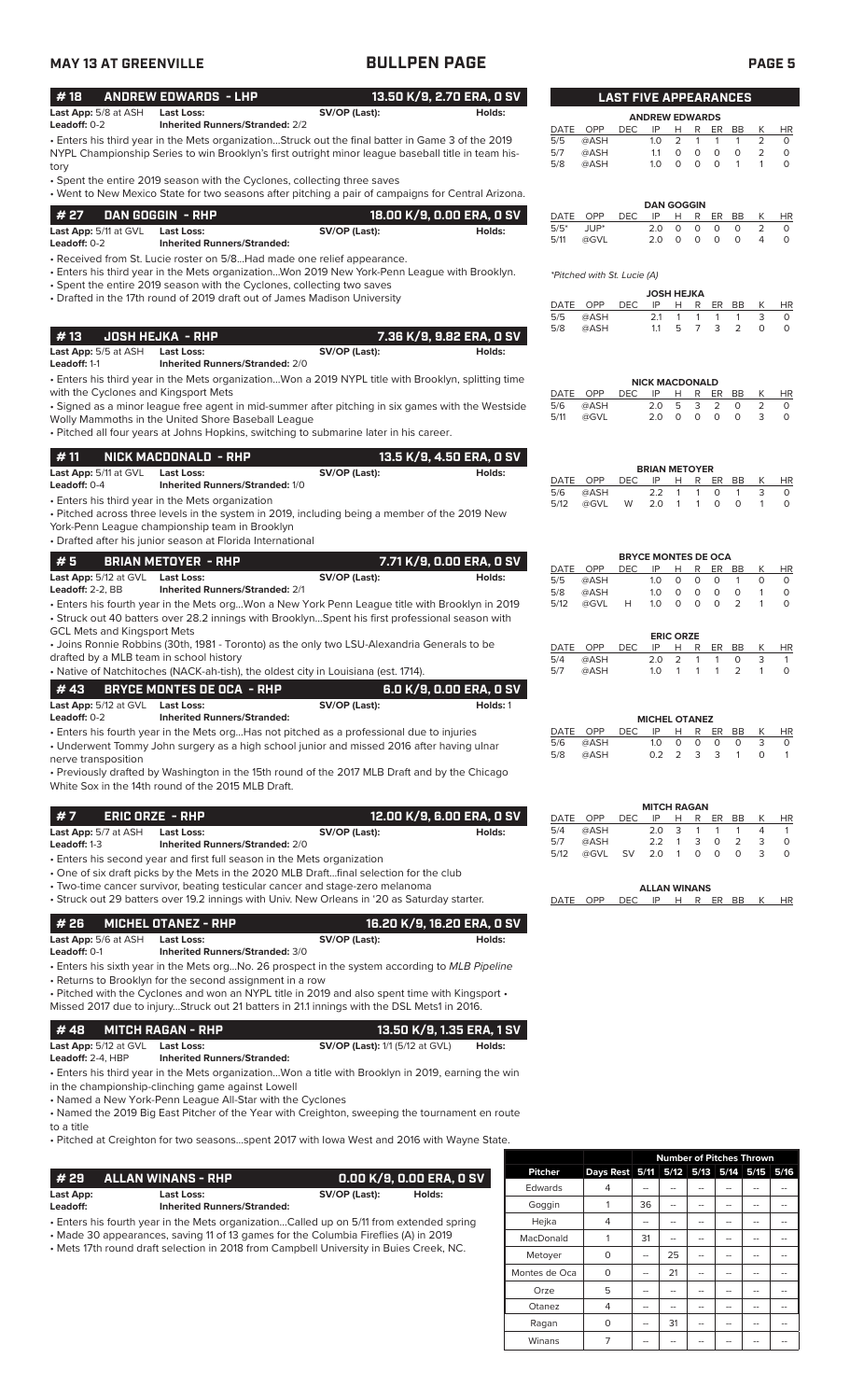## **MAY 13 AT GREENVILLE HIGH/LOW & CHARTS PAGE 6**

| INDIVIDUAL BATTING HIGHS                                                       |  |
|--------------------------------------------------------------------------------|--|
|                                                                                |  |
| Most Runs, Game 3 (3x, last: Senger, Genord, Winaker 5/8 at Asheville)         |  |
|                                                                                |  |
|                                                                                |  |
|                                                                                |  |
|                                                                                |  |
| Most Home Runs, Game1 (10 players, last: Mauricio, Genord, 5/11 at Greenville) |  |
| Home Runs, Consecutive Games Three games (Ronny Mauricio, 5/7-5/11)            |  |
|                                                                                |  |
|                                                                                |  |
|                                                                                |  |
|                                                                                |  |
|                                                                                |  |
|                                                                                |  |
|                                                                                |  |
|                                                                                |  |
|                                                                                |  |
| <b>TEAM BATTING HIGHS</b>                                                      |  |
|                                                                                |  |
|                                                                                |  |
|                                                                                |  |
|                                                                                |  |
|                                                                                |  |
|                                                                                |  |
|                                                                                |  |
|                                                                                |  |
|                                                                                |  |
|                                                                                |  |
|                                                                                |  |
|                                                                                |  |
|                                                                                |  |
|                                                                                |  |
|                                                                                |  |
|                                                                                |  |
|                                                                                |  |
|                                                                                |  |
|                                                                                |  |
|                                                                                |  |
|                                                                                |  |

### **FIELDING**

Most Errors, Team, Game...............................................................................6 (5/7 at Asheville) .<br>(Baty, Mauricio, Tiberi, 5/7 at Asheville) 2 (Baty, Mauricio, Tiberi, 5/12 at Greenville Most Double Plays Turned, Nine-Inning Game...

|                                                                                            | <b>NAME</b>       | <b>TOTAL</b>    | (LAST)      |                           |  |
|--------------------------------------------------------------------------------------------|-------------------|-----------------|-------------|---------------------------|--|
| <b>STARTERS BY POSITION</b>                                                                | Duplantis         | 3               | 5/12 at GVL |                           |  |
| C- Senger (4), Uriarte (2), Mena (1)                                                       | Winaker           | 1               | 5/6 at ASH  |                           |  |
|                                                                                            |                   |                 |             |                           |  |
| 1B- Genord (5), Bohanek (1), Winaker (1)                                                   |                   |                 |             |                           |  |
|                                                                                            |                   |                 |             |                           |  |
| 2B- Ritter (5), Walters (1), Tiberi (1)                                                    |                   |                 |             |                           |  |
|                                                                                            |                   |                 |             |                           |  |
| 3B- Baty (5), Tiberi (2)                                                                   |                   |                 |             |                           |  |
|                                                                                            |                   |                 |             |                           |  |
| SS- Mauricio (5), Bohanek (2)                                                              |                   | UNIFORM RECORDS |             |                           |  |
|                                                                                            |                   |                 |             |                           |  |
| LF- Duplantis (5), Winaker (1), Tiberi (1)                                                 | <b>Home White</b> |                 | $O-O$       |                           |  |
|                                                                                            |                   |                 |             |                           |  |
| CF- Ota (2), Molina (2), Mangum (2), Duplantis (1)                                         | <b>Road Gray</b>  |                 | $4 - 3$     |                           |  |
|                                                                                            |                   |                 |             |                           |  |
| RF- Winaker (4), Molina (1), Ota (1), Hernandez (1)                                        |                   |                 |             |                           |  |
|                                                                                            |                   |                 |             | Score 4 or More Runs3-2   |  |
| DH- Mauricio (1), Bohanek (1), Tiberi (1), Baty (1), Mangum (1), Hernandez (1), Senger (1) |                   |                 |             |                           |  |
|                                                                                            |                   |                 |             |                           |  |
|                                                                                            |                   |                 |             |                           |  |
| <b>STARTERS BY BATTING ORDER</b>                                                           |                   |                 |             |                           |  |
| 1st - Duplantis (6), Mangum (1)                                                            |                   |                 |             | Opponent Hits More HRs1-2 |  |
|                                                                                            |                   |                 |             |                           |  |
| 2nd - Bohanek (4), Winaker (3)                                                             |                   |                 |             |                           |  |
|                                                                                            |                   |                 |             |                           |  |
| 3rd - Mauricio (6), Baty (1)                                                               |                   |                 |             |                           |  |
|                                                                                            |                   |                 |             |                           |  |
| 4th- Baty (5), Ritter (2)                                                                  |                   |                 |             |                           |  |
|                                                                                            |                   |                 |             |                           |  |
| 5th- Ritter (3), Ota (2), Senger (2)                                                       |                   |                 |             |                           |  |
|                                                                                            |                   |                 |             | Opponent Scores First1-2  |  |
| 6th- Winaker (2), Senger (2), Ota (1), Tiberi (1), Genord (1)                              |                   |                 |             |                           |  |
|                                                                                            |                   |                 |             |                           |  |
| 7th- Genord (4), Tiberi (2), Winaker (1)                                                   |                   |                 |             |                           |  |
|                                                                                            |                   |                 |             |                           |  |

### Fewest Walks Allowed, Game .................................................................... 1 (5/11 at Greenville) Most Pitchers Used, Nine Innings................................................................5 (5/8 at Asheville) Most Pitchers Used, Extra Innings Longest Game, Time, Nine-Inning Game.............................................3:52 (5/8 at Asheville) Longest Game, Time, Extra-Inning Game..................................................................................... Shortest Game, Time, Nine-Inning Game ......................................... 3:00 (5/11 at Greenville) Largest Paid Attendance, Home..................................................................................................... Largest Paid Attendance, Road.............................................................................................1,995 Smallest Paid Attendance, Home ................................................................................................... Smallest Paid Attendance, Road... **TEAM MISCELLANEOUS**

Most Strikeouts, Nine Innings. Most Strikeouts, Extra Innings

**OUTFIELD ASSISTS (4)**

Consecutive Errorless Games, Team.

### Trailing After 8............................................0-3 ponent Get Out Hit..................................................0-2 Equal in Hits.................................................0-1 Quality Start ...................................................... Non Quality Start....................................... 4-3 Shutouts............................................................. One-Run Games .........................................1-0 Two-Run Games .............................................. More Runs. Hit a Home Run.......................................... 3-3 e Runs Do Not Allow a Home Run.......................2-1 Hit More Home Runs ................................2-1 Hits More HRs.  $.456.0 + .1$  $\text{ES } 7.0 +$  $SO +$ Home.................................................................. Road.............................................................. 4-3 Day Games........................................................ Night Games............................................... 4-3 Scoring First................................................. 3-1 Opponent Scores First..............................1-2 vs. North............................................................. vs. South ...................................................... 4-3 Series at Home ................................................ Series on Road... Overall Series................................................... First Game of Series Rubber Game of Series ... Last Game of Series ... Series Sweeps ... Errorless.. Extra Innings... vs. LHP Starters..........................................2-0 vs. RHP Starters ...

.9 (7x, last: 5/12 at Greenville)

**RECORD BREAKDOWN**

|             | <b>EJECTIONS</b> |      |
|-------------|------------------|------|
| <b>Name</b> | <b>Umpire</b>    | Date |

|         | <b>CATCHERS STEALING</b> |     |            |      | <b>MULTI-RUN INNINGS</b> |                  |
|---------|--------------------------|-----|------------|------|--------------------------|------------------|
| Name    | СS                       | АТТ | <b>PCT</b> | Runs | Times                    | Last             |
| Mena    |                          | O   | 0%         |      | 3                        | 9th, 5/8 at ASH  |
| Senger  |                          |     | 0%         |      | 11                       | 5th, 5/12 at GVL |
| Uriarte |                          | 5   | 20%        |      |                          |                  |
| Team    |                          | 6   | 17%        |      |                          |                  |

**8th-** Tiberi (2), Hernandez (2), Senger (1), Uriarte (1), Mena (1)

**9th-** Molina (3), Mangum (2), Walters (1), Uriarte (1)

|                  |        | 2           | в | 4 | Ы     | Æ                                                 | 78 |    |   |   | <b>9 10+ TOTALS</b> |
|------------------|--------|-------------|---|---|-------|---------------------------------------------------|----|----|---|---|---------------------|
| <b>OPPONENTS</b> | $10-1$ | $3^{\circ}$ |   |   | 7 7 3 | $\left\{ \begin{array}{c} 3 \end{array} \right\}$ | -3 | 11 | 0 | 0 | 47                  |
| <b>BKLYN</b>     | 6      | 5           | 8 | 5 | 5     | з                                                 | з  |    | ٠ | 0 | 45                  |

### Most Runs Allowed, Game...................................................9 (Jaison Vilera, 5/7 at Asheville)

Most Hits Allowed, Game.....................................................9 (Jaison Vilera, 5/7 at Asheville) Most Home Runs Allowed, Game.......................... 2 (2x, last: Jaison Vilera, 5/7 at Asheville) Most Strikeouts, Game, Starter.............................8 (2x, last: Alec Kisena, 5/8 at Asheville) Most Strikeouts, Game, Reliever.......................4 (2x, last: Dan Goggin, 5/11 at Greenville) Most Walks, Game ..................................................3 (3x, last: Jose Butto, 5/12 at Greenville) Longest Winning Streak ............................................................2 games (Walker 5/4-present) Longest Losing Streak ........................................... 1 game (Butto, Rojas, Vilera 5/4-present) Most Innings Pitched, Game.................................5 (3x, last: Josh Walker, 5/11 at Asheville) Most Innings Pitched, Reliever ........................ 2.2 (2x, last: Mitch Ragan, 5/7 at Asheville) Most Consecutive Scoreless Inn., Starter.........................5 (Josh Walker, 5/4 at Asheville) Most Consecutive Scoreless Inn., Reliever..........................6.2 (Mitch Ragan 5/4-present)

**INDIVIDUAL PITCHING HIGHS**

Most Runs Allowed.........................................................................................13 (5/7 at Asheville) Most Runs Allowed, Inning ............................................................................9 (5/8 at Asheville) Most Hits Allowed, Game....................................................................11 (3x, last: 5/8 Asheville) Fewest Runs Allowed, Game...................................................................... 1 (5/11 at Greenville) Fewest Hits Allowed, Game ................................................................4 (2x, 5/12 at Greenville) Most Consecutive Scoreless Innings.............................6.1 (3rd-present, 5/11 at Greenville) Most Home Runs Allowed, Game.................................................2 (4x, last: 5/8 at Asheville) Back-to-Back Home Runs, Allowed................................................................................................ Leadoff Home Runs, Allowed ..........................................................................................................

**TEAM PITCHING HIGHS**

Most Walks Allowed, Nine Innings .............................................................. 7 (5/7 at Asheville) Most Walks Allowed, Extra Innings.................................................................................................

Home Sellouts...................................................................................................................................... Longest Winning Streak .......................................................................... 3 games (5/8-present) Longest Losing Streak .....................................................................................3 Games (5/5-5/7) Largest Deficit Overcome....................................................................1 run (5/12 at Greenville) Largest Lead Lost.......................................................................................1 run (5/7 at Asheville)

| <b>MISC. WINS</b>                     |  |
|---------------------------------------|--|
| Come from Behind Wins 1 (5/12 at GVL) |  |

Wins in Last At-Bat......................................... Walk-off Wins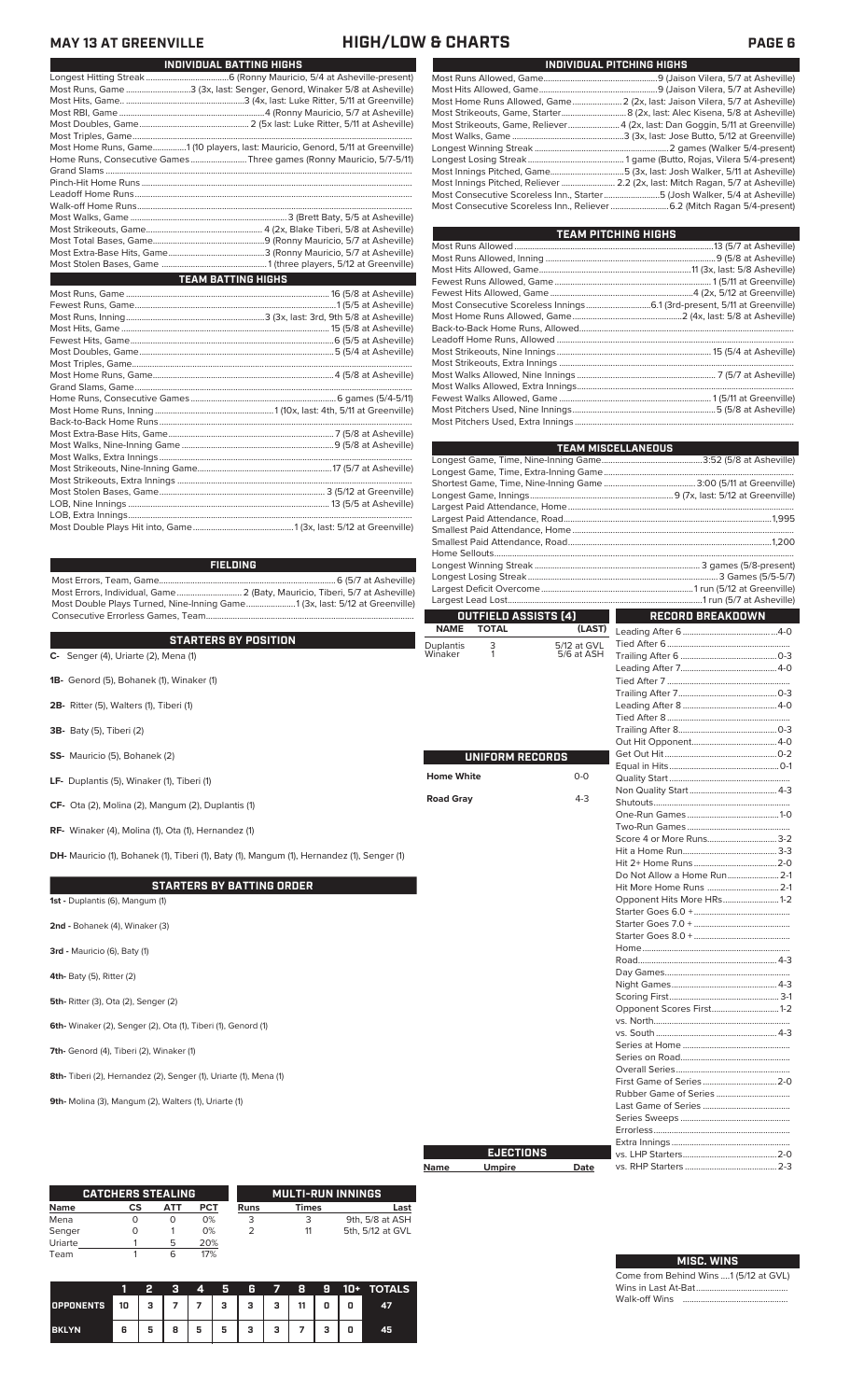# **MAY 13 AT GREENVILLE GAME BY GAME RESULTS**

|               |                |                                              |                        |          |         |                   |        | <b>GAME-BY-GAME RESULTS</b>                |                               |                 |             |                   |
|---------------|----------------|----------------------------------------------|------------------------|----------|---------|-------------------|--------|--------------------------------------------|-------------------------------|-----------------|-------------|-------------------|
| <b>DATE</b>   | GM#            | <b>OPPONENT</b>                              | W-L/TIME SCORE         |          | RECORD  | <b>POSITION</b>   | GA/GB  | <b>WINNING PITCHER</b>                     | <b>LOSING PITCHER</b>         | <b>SAVE</b>     | <b>TIME</b> | <b>ATTENDANCE</b> |
| 5/4           | $\mathbf{1}$   | at Asheville                                 | W                      | $8 - 2$  | $1-0$   | T <sub>1st</sub>  | $+1$   | Josh Walker (1-0)                          | Blair Henley (0-1)            |                 | 3:16        | 1,200             |
| 5/5           | $\overline{2}$ | at Asheville                                 | L                      | $6-1$    | $1 - 1$ | T <sub>2</sub> nd | $-1$   | Chandler Casey (1-0)                       | Jose Butto (1-0)              |                 | 3:26        | 1,200             |
| 5/6           | 3              | at Asheville                                 | L                      | $11 - 4$ | $1 - 2$ | T3rd              | $-2$   | Matt Ruppenthal (1-0)                      | Oscar Rojas (0-1)             |                 | 3:10        | 1,200             |
| 5/7           | $\overline{4}$ | at Asheville                                 | L                      | $13 - 7$ | $1 - 3$ | T3rd              | $-3$   | R.J. Freure (1-0)                          | Jaison Vilera (0-1)           |                 | 3:44        | 1,200             |
| 5/8           | 5              | at Asheville                                 | W                      | $16-12$  | $2 - 3$ | T3rd              | $-3$   | Alec Kisena (1-0)                          | Juan Pablo Lopez (1-0)        |                 | 3:52        | 1,200             |
| 5/9<br>$5/10$ | 6              | at Asheville<br>OFF DAY                      |                        |          |         |                   |        | Cancelled due to non-COVID-related illness |                               |                 |             |                   |
| 5/11          | $\overline{7}$ | at Greenville                                | W                      | $6-1$    | $3-3$   | 2nd               | $-2.5$ | Josh Walker (2-0)                          | Jay Groome (0-2)              |                 | 3:00        | 1,995             |
| 5/12          | 8              | at Greenville                                | W                      | $3 - 2$  | $4 - 3$ | 2nd               | $-1.5$ | Brian Metoyer (1-0)                        | Yusniel Padron-Artilles (0-2) | Mitch Ragan (1) | 3:14        | 1,819             |
| 5/13          | 9              | at Greenville                                | 7:05 p.m.              |          |         |                   |        |                                            |                               |                 |             |                   |
| 5/14          | 10             | at Greenville                                | 7:05 p.m.              |          |         |                   |        |                                            |                               |                 |             |                   |
| 5/15          | 11             | at Greenville                                | 7:05 p.m.              |          |         |                   |        |                                            |                               |                 |             |                   |
| 5/16          | 12             | at Greenville                                | 3:05 p.m.              |          |         |                   |        |                                            |                               |                 |             |                   |
| 5/17          |                | OFF DAY                                      |                        |          |         |                   |        |                                            |                               |                 |             |                   |
| 5/18          | 13             | <b>Hudson Valley</b>                         | 6:30 p.m.              |          |         |                   |        |                                            |                               |                 |             |                   |
| 5/19          | 14             | <b>Hudson Valley</b>                         | 6:30 p.m.              |          |         |                   |        |                                            |                               |                 |             |                   |
| 5/20          | 15             | <b>Hudson Valley</b>                         | 6:30 p.m.              |          |         |                   |        |                                            |                               |                 |             |                   |
| 5/21          | 16             | <b>Hudson Valley</b>                         | 7:00 p.m.              |          |         |                   |        |                                            |                               |                 |             |                   |
| 5/22<br>5/23  | 17<br>18       | <b>Hudson Valley</b><br><b>Hudson Valley</b> | 4:00 p.m.<br>1:00 p.m. |          |         |                   |        |                                            |                               |                 |             |                   |
| 5/24          |                | OFF DAY                                      |                        |          |         |                   |        |                                            |                               |                 |             |                   |
| 5/25          | 19             | Aberdeen                                     | 6:30 p.m.              |          |         |                   |        |                                            |                               |                 |             |                   |
| 5/26          | 20             | Aberdeen                                     | 6:30 p.m.              |          |         |                   |        |                                            |                               |                 |             |                   |
| 5/27          | 21             | Aberdeen                                     | 6:30 p.m.              |          |         |                   |        |                                            |                               |                 |             |                   |
| 5/28          | 22             | Aberdeen                                     | 7:00 p.m.              |          |         |                   |        |                                            |                               |                 |             |                   |
| 5/29          | 23             | Aberdeen                                     | 4:00 p.m.              |          |         |                   |        |                                            |                               |                 |             |                   |
| 5/30          | 24             | Aberdeen                                     | 1:00 p.m.              |          |         |                   |        |                                            |                               |                 |             |                   |
| 5/31          |                | OFF DAY                                      |                        |          |         |                   |        |                                            |                               |                 |             |                   |
|               |                |                                              |                        |          |         |                   |        | MAY [4-3]                                  |                               |                 |             |                   |
| 6/1           | 25             | at Jersey Shore                              | 7:05 p.m.              |          |         |                   |        |                                            |                               |                 |             |                   |
| 6/2<br>6/3    | 26<br>27       | at Jersey Shore<br>at Jersey Shore           | 7:05 p.m.<br>7:05 p.m. |          |         |                   |        |                                            |                               |                 |             |                   |
| 6/4           | 28             | at Jersey Shore                              | 7:05 p.m.              |          |         |                   |        |                                            |                               |                 |             |                   |
| 6/5           | 29             | at Jersey Shore                              | 7:05 p.m.              |          |         |                   |        |                                            |                               |                 |             |                   |
| 6/6           | 30             | at Jersey Shore                              | 1:05 p.m.              |          |         |                   |        |                                            |                               |                 |             |                   |
| 6/7           |                | OFF DAY                                      |                        |          |         |                   |        |                                            |                               |                 |             |                   |
| 6/8           | 31             | <b>Hudson Valley</b>                         | 6:30 p.m.              |          |         |                   |        |                                            |                               |                 |             |                   |
| 6/9           | 32             | <b>Hudson Valley</b>                         | 6:30 p.m.              |          |         |                   |        |                                            |                               |                 |             |                   |
| 6/10          | 33             | <b>Hudson Valley</b>                         | 6:30 p.m.              |          |         |                   |        |                                            |                               |                 |             |                   |
| 6/11          | 34             | <b>Hudson Valley</b>                         | 7:00 p.m.              |          |         |                   |        |                                            |                               |                 |             |                   |
| 6/12<br>6/13  | 35<br>36       | <b>Hudson Valley</b><br><b>Hudson Valley</b> | 4:00 p.m.<br>1:00 p.m. |          |         |                   |        |                                            |                               |                 |             |                   |
| 6/14          |                | OFF DAY                                      |                        |          |         |                   |        |                                            |                               |                 |             |                   |
| 6/15          | 37             | at Wilmington                                | 7:05 p.m.              |          |         |                   |        |                                            |                               |                 |             |                   |
| 6/16          | 38             | at Wilmington                                | 7:05 p.m.              |          |         |                   |        |                                            |                               |                 |             |                   |
| 6/17          | 39             | at Wilmington                                | 7:05 p.m.              |          |         |                   |        |                                            |                               |                 |             |                   |
| 6/18          | 40             | at Wilmington                                | 7:05 p.m.              |          |         |                   |        |                                            |                               |                 |             |                   |
| 6/19          | 41             | at Wilmington                                | 6:05 p.m.              |          |         |                   |        |                                            |                               |                 |             |                   |
| 6/20          | 42             | at Wilmington                                | 1:05 p.m.              |          |         |                   |        |                                            |                               |                 |             |                   |
| 6/21          |                | OFF DAY                                      |                        |          |         |                   |        |                                            |                               |                 |             |                   |
| 6/22<br>6/23  | 43<br>44       | <b>Jersey Shore</b><br><b>Jersey Shore</b>   | 6:30 p.m.<br>6:30 p.m. |          |         |                   |        |                                            |                               |                 |             |                   |
| 6/24          | 45             | <b>Jersey Shore</b>                          | 6:30 p.m.              |          |         |                   |        |                                            |                               |                 |             |                   |
| 6/25          | 46             | <b>Jersey Shore</b>                          | 7:00 p.m.              |          |         |                   |        |                                            |                               |                 |             |                   |
| 6/26          | 47             | <b>Jersey Shore</b>                          | 6:00 p.m.              |          |         |                   |        |                                            |                               |                 |             |                   |
| 6/27          | 48             | <b>Jersey Shore</b>                          | 4:00 p.m.              |          |         |                   |        |                                            |                               |                 |             |                   |
| 6/28          |                | OFF DAY                                      |                        |          |         |                   |        |                                            |                               |                 |             |                   |
| 6/29          | 49             | at Aberdeen                                  | 7:05 p.m.              |          |         |                   |        |                                            |                               |                 |             |                   |
| 6/30          | 50             | at Aberdeen                                  | 7:05 p.m.              |          |         |                   |        |                                            |                               |                 |             |                   |
|               |                |                                              |                        |          |         |                   |        | JUNE (0-0)                                 |                               |                 |             |                   |
| 7/1<br>7/2    | 51<br>52       | at Aberdeen<br>at Aberdeen                   | 7:05 p.m.<br>7:05 p.m. |          |         |                   |        |                                            |                               |                 |             |                   |
| 7/3           | 53             | at Aberdeen                                  | 6:05 pm.               |          |         |                   |        |                                            |                               |                 |             |                   |
| 7/4           | 54             | at Aberdeen                                  | 2:05 p.m.              |          |         |                   |        |                                            |                               |                 |             |                   |
| 7/5           |                | OFF DAY                                      |                        |          |         |                   |        |                                            |                               |                 |             |                   |
| 7/6           | 55             | at Hudson Valley                             | 7:05 p.m.              |          |         |                   |        |                                            |                               |                 |             |                   |
| 7/7           | 56             | at Hudson Valley                             | 7:05 p.m.              |          |         |                   |        |                                            |                               |                 |             |                   |
| 7/8           | 57             | at Hudson Valley                             | 7:05 p.m.              |          |         |                   |        |                                            |                               |                 |             |                   |
| 7/9           | 58             | at Hudson Valley                             | 7:05 p.m.              |          |         |                   |        |                                            |                               |                 |             |                   |
| 7/10          | 59             | at Hudson Valley                             | 6:05 p.m.              |          |         |                   |        |                                            |                               |                 |             |                   |
| 7/11          | 60             | at Hudson Valley 4:35 p.m.                   |                        |          |         |                   |        |                                            |                               |                 |             |                   |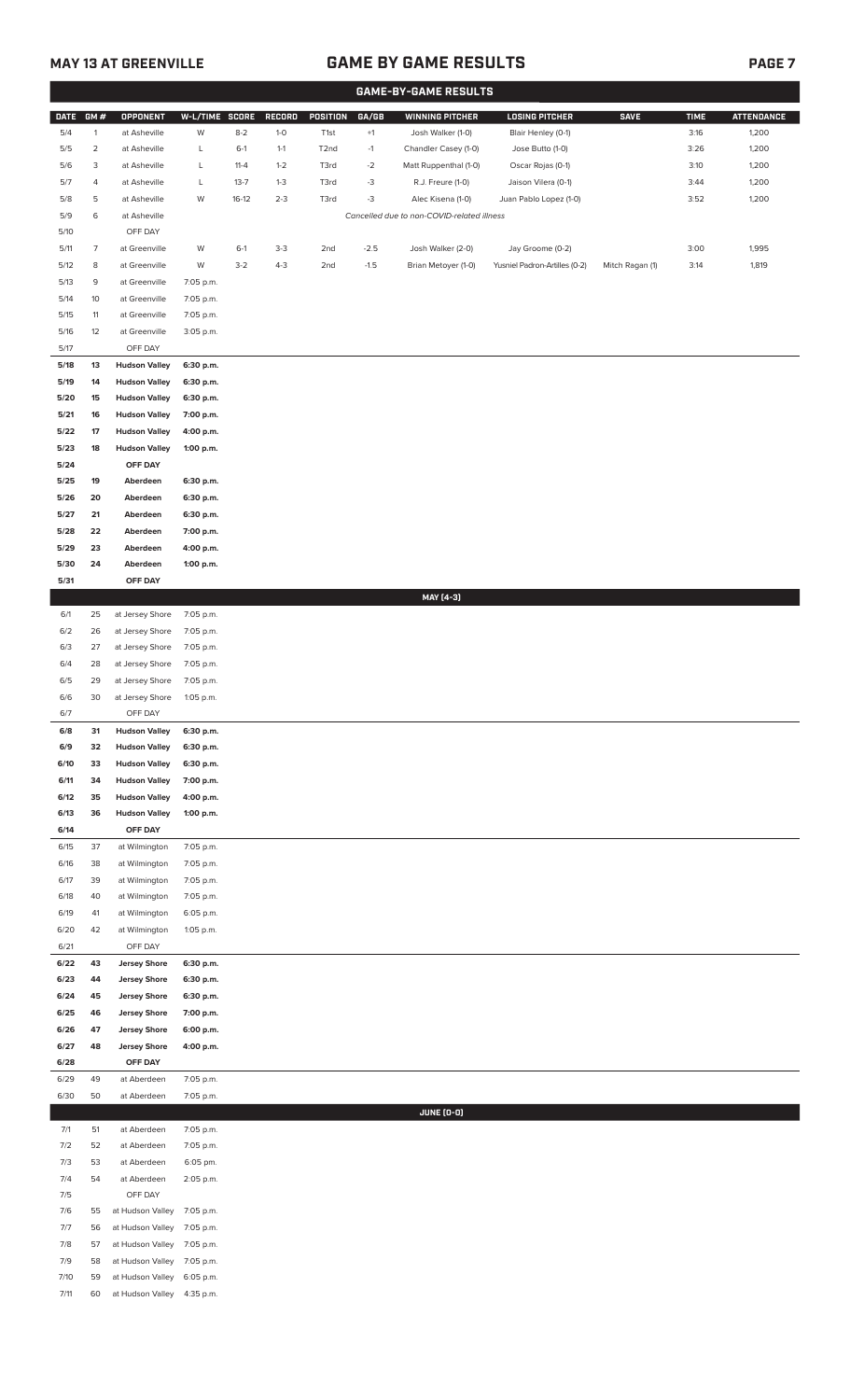# **MAY 13 AT GREENVILLE GAME-BY-GAME PAGE 8**

| <b>DATE</b> | GM# | OPPONENT                   | W-L/TIME SCORE | GA/GB<br>RECORD<br>POSITION | <b>WINNING PITCHER</b> | <b>LOSING PITCHER</b> | <b>SAVE</b> | <b>TIME</b> | <b>ATTENDANCE</b> |
|-------------|-----|----------------------------|----------------|-----------------------------|------------------------|-----------------------|-------------|-------------|-------------------|
| 7/12        |     | OFF DAY                    |                |                             |                        |                       |             |             |                   |
| 7/13        | 61  | <b>Jersey Shore</b>        | 6:30 p.m.      |                             |                        |                       |             |             |                   |
| 7/14        | 62  | <b>Jersey Shore</b>        | 6:30 p.m.      |                             |                        |                       |             |             |                   |
| 7/15        | 63  | <b>Jersey Shore</b>        | 6:30 p.m.      |                             |                        |                       |             |             |                   |
| 7/16        | 64  | <b>Jersey Shore</b>        | 7:00 p.m.      |                             |                        |                       |             |             |                   |
| 7/17        | 65  | <b>Jersey Shore</b>        | 6:00 p.m.      |                             |                        |                       |             |             |                   |
|             |     |                            |                |                             |                        |                       |             |             |                   |
| 7/18        | 66  | <b>Jersey Shore</b>        | 4:00 p.m.      |                             |                        |                       |             |             |                   |
| 7/19        |     | OFF DAY                    |                |                             |                        |                       |             |             |                   |
| 7/20        | 67  | Wilmington                 | 6:30 p.m.      |                             |                        |                       |             |             |                   |
| 7/21        | 68  | Wilmington                 | 6:30 p.m.      |                             |                        |                       |             |             |                   |
| 7/22        | 69  | Wilmington                 | 6:30 p.m.      |                             |                        |                       |             |             |                   |
| 7/23        | 70  | Wilmington                 | 7:00 p.m.      |                             |                        |                       |             |             |                   |
| 7/24        | 71  | Wilmington                 | 6:00 p.m.      |                             |                        |                       |             |             |                   |
| 7/25        | 72  | Wilmington                 | 4:00 p.m.      |                             |                        |                       |             |             |                   |
| 7/26        |     | OFF DAY                    |                |                             |                        |                       |             |             |                   |
|             |     |                            |                |                             |                        |                       |             |             |                   |
| 7/27        | 73  | at Jersey Shore            | 7:05 p.m.      |                             |                        |                       |             |             |                   |
| 7/28        | 74  | at Jersey Shore            | 7:05 p.m.      |                             |                        |                       |             |             |                   |
| 7/29        | 75  | at Jersey Shore            | 7:05 p.m.      |                             |                        |                       |             |             |                   |
| 7/30        | 76  | at Jersey Shore            | 7:05 p.m.      |                             |                        |                       |             |             |                   |
| 7/31        | 77  | at Jersey Shore            | 7:05 p.m.      |                             |                        |                       |             |             |                   |
|             |     |                            |                |                             | JULY (0-0)             |                       |             |             |                   |
| 8/1         | 78  | at Jersey Shore            | 1:05 p.m.      |                             |                        |                       |             |             |                   |
| 8/2         |     | OFF DAY                    |                |                             |                        |                       |             |             |                   |
| 8/3         | 79  | <b>Hudson Valley</b>       | 6:30 p.m.      |                             |                        |                       |             |             |                   |
| 8/4         | 80  | <b>Hudson Valley</b>       | 6:30 p.m.      |                             |                        |                       |             |             |                   |
| 8/5         | 81  | <b>Hudson Valley</b>       | 6:30 p.m.      |                             |                        |                       |             |             |                   |
| 8/6         | 82  | <b>Hudson Valley</b>       | 7:00 p.m.      |                             |                        |                       |             |             |                   |
| 8/7         | 83  | <b>Hudson Valley</b>       | 6:00 p.m.      |                             |                        |                       |             |             |                   |
|             |     |                            |                |                             |                        |                       |             |             |                   |
| 8/8         | 84  | <b>Hudson Valley</b>       | 4:00 p.m.      |                             |                        |                       |             |             |                   |
| 8/9         |     | OFF DAY                    |                |                             |                        |                       |             |             |                   |
| 8/10        | 85  | at Wilmington              | 7:05 p.m.      |                             |                        |                       |             |             |                   |
| 8/11        | 86  | at Wilmington              | 7:05 p.m.      |                             |                        |                       |             |             |                   |
| 8/12        | 87  | at Wilmington              | 7:05 p.m.      |                             |                        |                       |             |             |                   |
| 8/13        | 88  | at Wilmington              | 7:05 p.m.      |                             |                        |                       |             |             |                   |
| 8/14        | 89  | at Wilmington              | 6:05 p.m.      |                             |                        |                       |             |             |                   |
| 8/15        | 90  | at Wilmington              | 1:05 p.m.      |                             |                        |                       |             |             |                   |
| 8/16        |     | OFF DAY                    |                |                             |                        |                       |             |             |                   |
| 8/17        | 91  | at Hudson Valley 7:05 p.m. |                |                             |                        |                       |             |             |                   |
| 8/18        | 92  | at Hudson Valley           | 7:05 p.m.      |                             |                        |                       |             |             |                   |
| 8/19        | 93  | at Hudson Valley           | 7:05 p.m.      |                             |                        |                       |             |             |                   |
| 8/20        | 94  | at Hudson Valley           | 7:05 p.m.      |                             |                        |                       |             |             |                   |
| 8/21        | 95  | at Hudson Valley           | 6:05 p.m.      |                             |                        |                       |             |             |                   |
|             |     |                            |                |                             |                        |                       |             |             |                   |
| 8/22        | 96  | at Hudson Valley           | 4:35 p.m.      |                             |                        |                       |             |             |                   |
| 8/23        |     | OFF DAY                    |                |                             |                        |                       |             |             |                   |
| 8/24        | 97  | Aberdeen                   | 6:30 p.m.      |                             |                        |                       |             |             |                   |
| 8/25        | 98  | Aberdeen                   | 6:30 p.m.      |                             |                        |                       |             |             |                   |
| 8/26        | 99  | Aberdeen                   | 6:30 p.m.      |                             |                        |                       |             |             |                   |
| 8/27        | 100 | Aberdeen                   | 7:00 p.m.      |                             |                        |                       |             |             |                   |
| 8/28        | 101 | Aberdeen                   | 6:00 p.m.      |                             |                        |                       |             |             |                   |
| 8/29        | 102 | Aberdeen                   | 4:00 p.m.      |                             |                        |                       |             |             |                   |
| 8/30        |     | OFF DAY                    |                |                             |                        |                       |             |             |                   |
| 8/31        | 103 | Wilmington                 | 6:30 p.m.      |                             |                        |                       |             |             |                   |
|             |     |                            |                |                             | AUGUST (0-0)           |                       |             |             |                   |
| 9/1         | 104 | Wilmington                 | 6:30 p.m.      |                             |                        |                       |             |             |                   |
| 9/2         | 105 | Wilmington                 | 6:30 p.m.      |                             |                        |                       |             |             |                   |
| 9/3         | 106 | Wilmington                 | 7:00 p.m.      |                             |                        |                       |             |             |                   |
|             |     |                            |                |                             |                        |                       |             |             |                   |
| 9/4         | 107 | Wilmington                 | 6:00 p.m.      |                             |                        |                       |             |             |                   |
| 9/5         | 108 | Wilmington                 | 4:00 p.m.      |                             |                        |                       |             |             |                   |
| 9/6         |     | OFF DAY                    |                |                             |                        |                       |             |             |                   |
| 9/7         | 109 | at Hudson Valley           | 7:05 p.m.      |                             |                        |                       |             |             |                   |
| 9/8         | 110 | at Hudson Valley           | 7:05 p.m.      |                             |                        |                       |             |             |                   |
| 9/9         | 111 | at Hudson Valley           | 7:05 p.m.      |                             |                        |                       |             |             |                   |
| 9/10        | 112 | at Hudson Valley           | 7:05 p.m.      |                             |                        |                       |             |             |                   |
| 9/11        | 113 | at Hudson Valley           | 6:05 p.m.      |                             |                        |                       |             |             |                   |
| 9/12        | 114 | at Hudson Valley           | 4:35 p.m.      |                             |                        |                       |             |             |                   |
| 9/13        |     | OFF DAY                    |                |                             |                        |                       |             |             |                   |
| 9/14        | 115 | <b>Jersey Shore</b>        | 6:30 p.m.      |                             |                        |                       |             |             |                   |
| 9/15        | 116 | <b>Jersey Shore</b>        | 6:30 p.m.      |                             |                        |                       |             |             |                   |
| 9/16        | 117 | <b>Jersey Shore</b>        | 6:30 p.m.      |                             |                        |                       |             |             |                   |
| 9/17        | 118 | <b>Jersey Shore</b>        | 7:00 p.m.      |                             |                        |                       |             |             |                   |
| 9/18        | 119 | <b>Jersey Shore</b>        | 4:00 p.m.      |                             |                        |                       |             |             |                   |
| 9/19        | 120 | <b>Jersey Shore</b>        | 1:00 p.m.      |                             |                        |                       |             |             |                   |

**SEPTEMBER (0-0)**